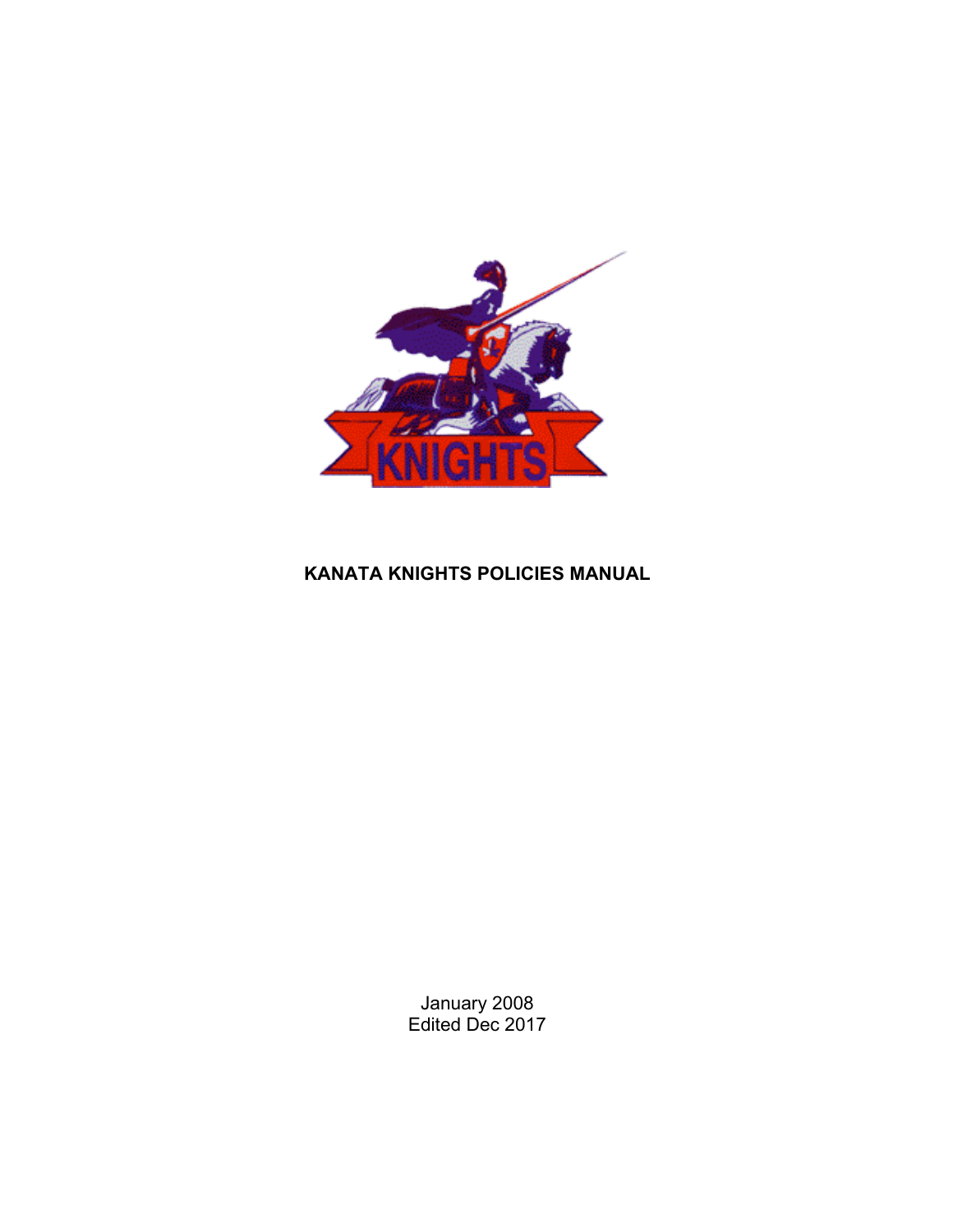# **Table of Contents**

| <b>Contents</b>                                                    |  |
|--------------------------------------------------------------------|--|
|                                                                    |  |
|                                                                    |  |
|                                                                    |  |
|                                                                    |  |
|                                                                    |  |
|                                                                    |  |
|                                                                    |  |
|                                                                    |  |
|                                                                    |  |
|                                                                    |  |
|                                                                    |  |
| CLIMATIC CONDITIONS AFFECTING PRACTICE & GAMES (LIGHTENING &       |  |
| Lightning Interruption Policy for the Kanata Knights Football Club |  |
|                                                                    |  |
|                                                                    |  |
|                                                                    |  |
|                                                                    |  |
|                                                                    |  |
|                                                                    |  |
|                                                                    |  |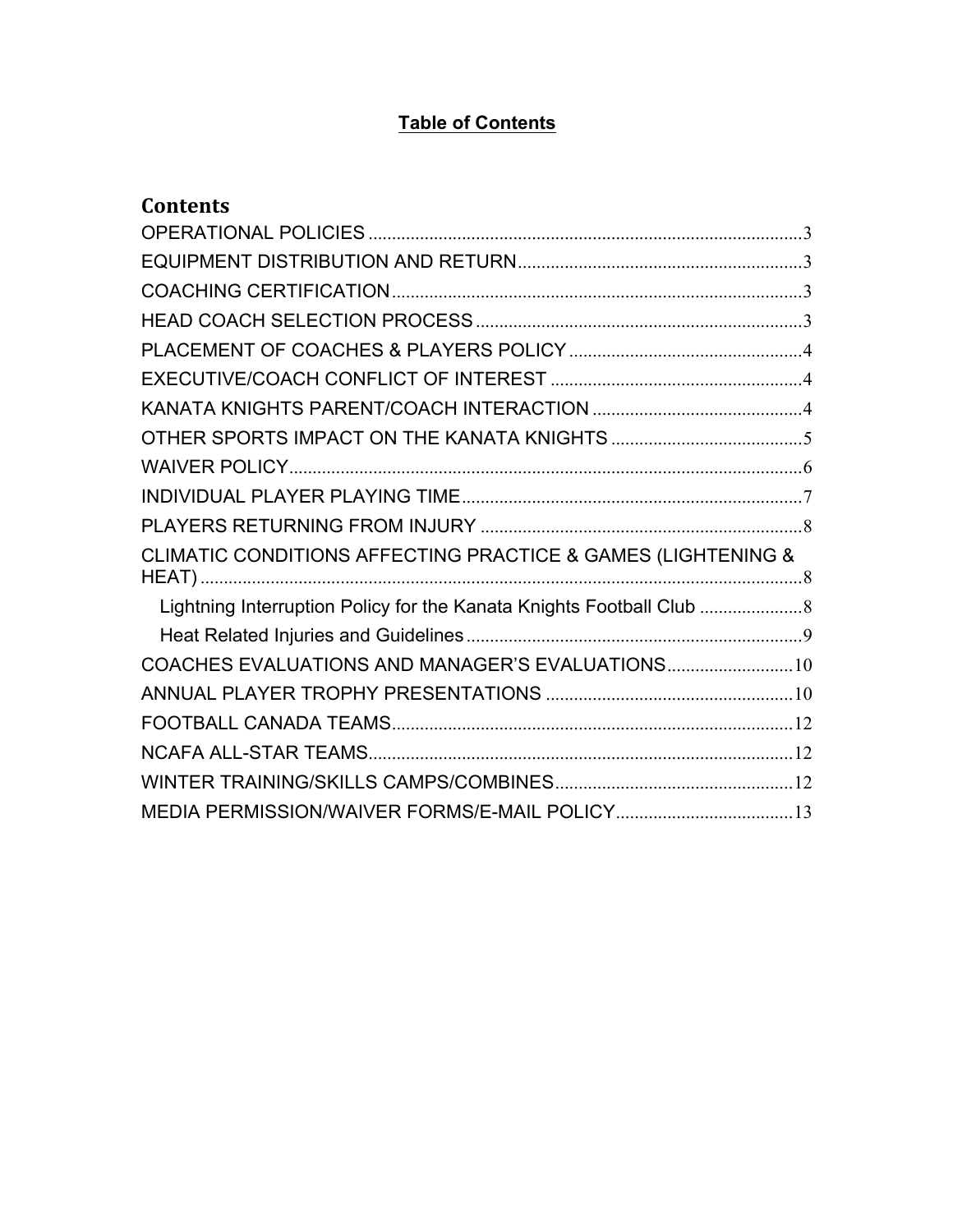### **OPERATIONAL POLICIES**

These policies have been put in place to define how the Kanata Knights Football Club will operate. Any additions or proposed changes must be submitted to the executive for review and implementation.

### **EQUIPMENT DISTRIBUTION AND RETURN**

Each Head Coach working with their team manager and team equipment manager will be responsible for the distribution and return of all equipment used at their designated level of play. The Head Coach will insure that each player is equipped completely and is prepared to participate with complete equipment in practices and games.

Upon completion of the playing season the Head Coach will insure the return of all equipment within four weeks of the final game played. If there are delinquent returns it is the responsibility of the Head Coach to make whatever arrangements required to insure the return of the equipment in question.

### **COACHING CERTIFICATION**

1. New coaches to the club have one year to get Introduction to Football certification. (if available)

2. The Kanata Knights will pay for any coach wishing to further their education within reason.

3. All coaches are expected to attend 3 mandatory coaching meetings per year.

4. Coaches are encouraged to take part in any and all coaching courses offered by the Kanata Knights.

## **HEAD COACH SELECTION PROCESS**

1. With 2 games to go in the regular season, the Director of Coaching and Coaching Development will gather information from coaches on where they would like to coach for the next season and in what capacity.

2. After evaluations are completed and analyzed the Director of Coaching and Coaching Development will report back to the Executive on results through the Director of Football Operations.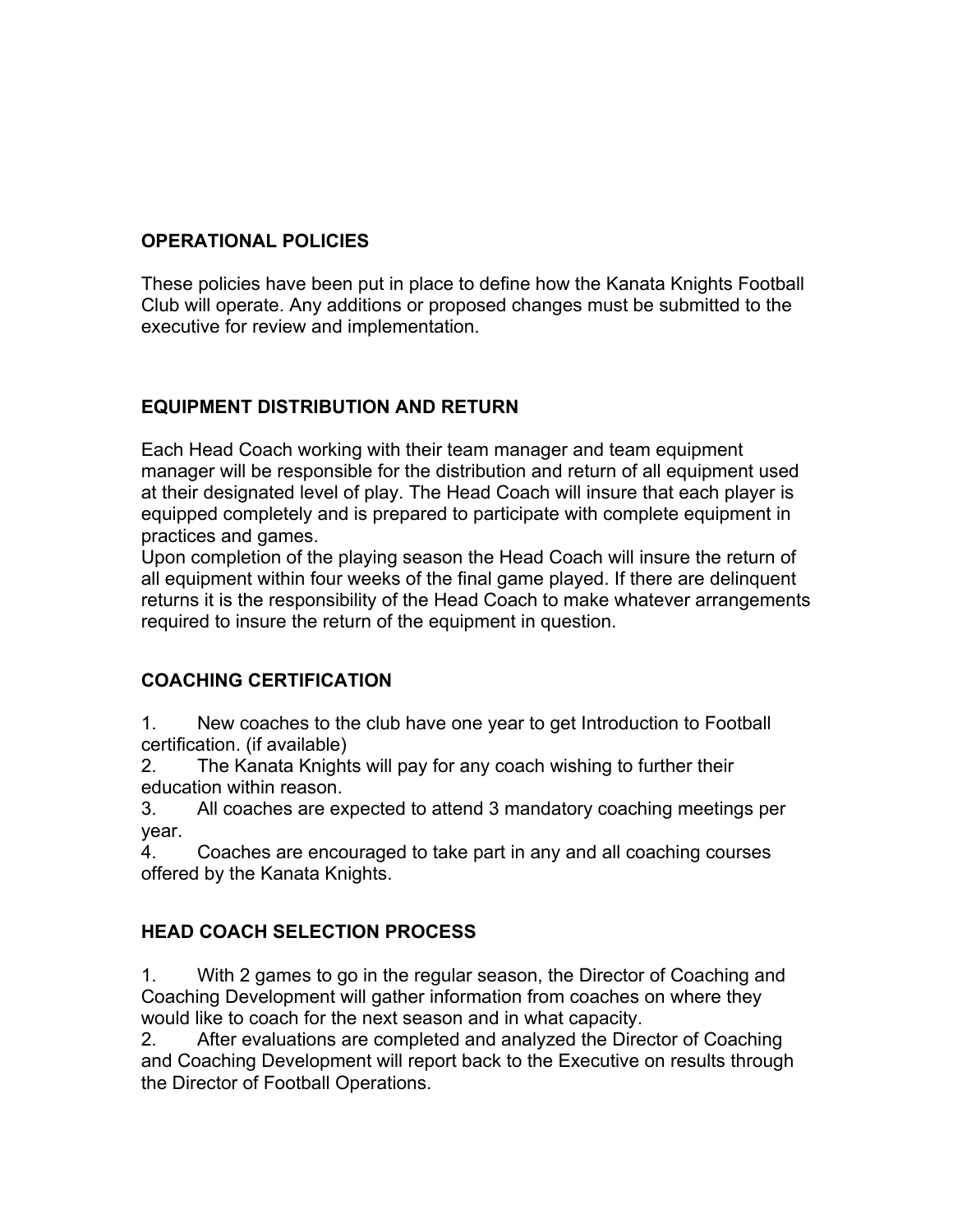3. If there are no problems, Head Coaches will be given every opportunity to remain a Head Coach, but not necessarily at the same level.

4. If a Head Coach position exists above or below a current Head Coach and that Head Coach wishes to move, he/she will be given the right of first refusal for the job.

5. Interviews will be held with the Director of Coaching and Coaching Development and recommendations will be made to the Chairman. The Chairman and the Executive decide head coaching positions.

# **PLACEMENT OF COACHES & PLAYERS POLICY**

Whenever possible if a parent is coaching with one of the Knight's teams the associated player should not be placed in a position of receiving direct coaching from their parent. The player should play on the squad opposite from the one coached by the parent. Any coaching feedback should be provided through other coaches on the team.

Every player that is registered to play with the Kanata Knights Football Club should play at the level within their age category. A player can only move up to a higher level with the agreement of the players parents and the head coaches of the two levels involved.

Coaches within the Knights organization will never be asked to coach at a level different from their child, unless the coach requests that this be the case.

## **EXECUTIVE/COACH CONFLICT OF INTEREST**

- 1. The President, the Director of Football Operations or the Director of Coaching and Coaching Development cannot be a coach. An exception can be made for the President or the Director of Football Operations by vote of the remaining members of the Executive.
- 2. If any of the defined persons, as a coach, come under scrutiny, they will immediately recues themselves as a member of the Executive until an investigation is conducted and a determination is made by the remaining members of the Executive.

## **KANATA KNIGHTS PARENT/COACH INTERACTION**

A Coach is required to insure all are treated equally, to develop all the players equally and to help make sure all the players are playing to the best of their ability while maintaining a solid team concept.

Parents, at times, can be critical of coaches. When their player is unhappy or it is felt that he/she is being treated unfairly, conflicts can and will occur.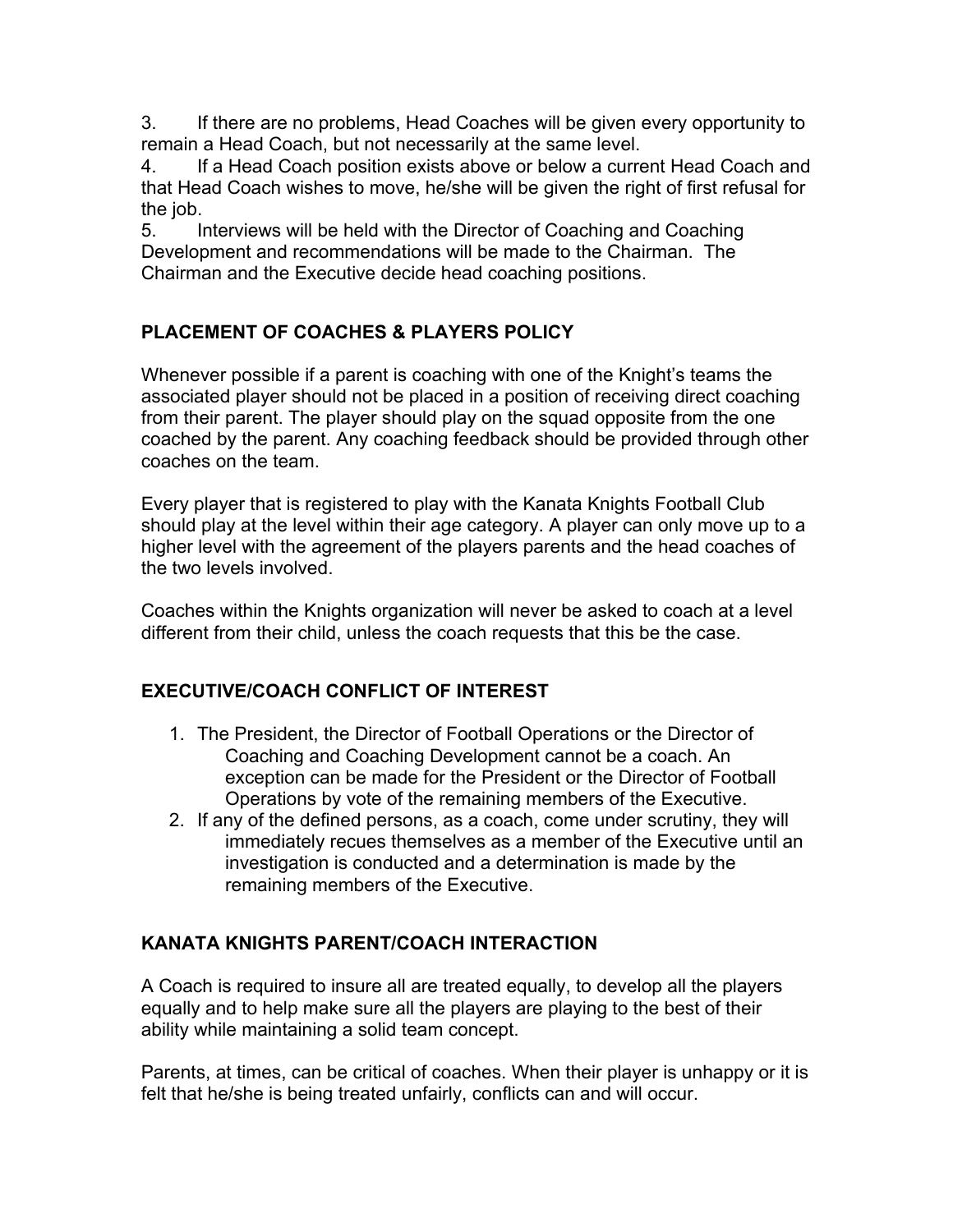The guidelines below are here for parents and coaches to follow and minimize the conflicts that can occur throughout the season:

1. The Head Coach and the staff are in the best position to determine who plays and certainly how much they play.

2. Be honest with yourself about your player's athletic ability.

3. Be helpful and support the team and coaching staff. Bring coaching suggestions to the Head Coach.

4. Do not coach your child. Do not contradict the coaches with your player. Bring issues to the Head Coach.

5. Only make positive comments about players in the club. Never openly compare any player with other players.

6. Please do not demean players' abilities in the stands, at practice, or out in the community.

7. Do not demean our coaches in the stands, at practice or in the community.

If you wish to approach the Head Coach with any of your concerns, please do the following:

1. Usually you want to approach a coach after an emotional event for either the coach or your player. Take a breath and wait 24 hours before approaching the problem. Think about the issue objectively and frame your issue. Set up a meeting away from other parents and players. A Club exec representative will be happy to attend if you so wish.

2. When outlining your concerns, cite specific examples and avoid using terms like "others on the team are saying..." "Many feel...." "We heard....". These are not terms specific to your player.

3. The Head Coaches will not discuss other players with you, nor will any Assistant Coaches. They will only discuss your player with you.

4. Please do not approach assistant coaches with your concerns or comments. These are to be directed to the Head Coach.

5. If after your discussion with Head Coach, you feel that your concerns have not been addressed, then inform the Head Coach that you escalate your concern to the club executive.

# **OTHER SPORTS IMPACT ON THE KANATA KNIGHTS**

1. Kanata Knights recognize the impact of other sports for players wishing to try out for the Knights.

2. The Kanata Knights have no issue with any player or coach or member of our club playing/coaching another sport at any level.

3. The Kanata Knights will not release contact lists or any other information about our club to any other sports organizations.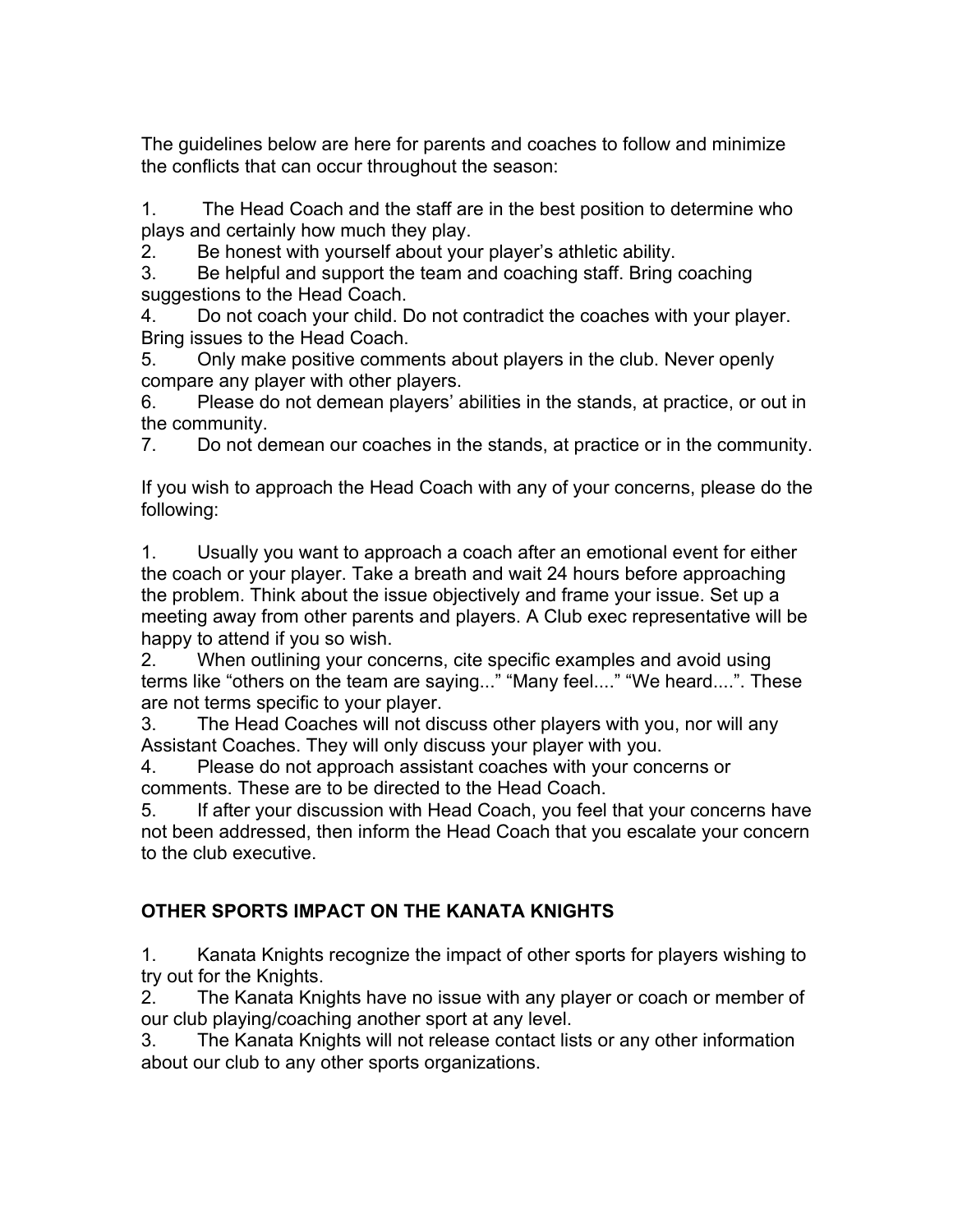4. The Kanata Knights will rent equipment to a current Kanata Knights player for designated approved purposes. An appropriate deposit for such equipment is required.

5. Once the Kanata Knight Try-out process begins, any registered Kanata Knight also playing any other sport is expected to try-out like any other player. Head Coaches will do their best to work around any other schedule, but there are no guarantees that there will not be conflicts. If there comes a need for release players and 2 or more players are identified, preference will be given to the player who has attended Kanata Knights practice the most and shown a clear desire to play. Players need to be at practice to be evaluated. The Kanata Knights in agreement with the Myers Riders only will honour 2 practices Knights, 2 practices OVFL policy.

6. Players in Kanata Knight Territory, playing another sport, but not registered with the Knights will not be able to try-out for the Knights until registered.

7. Roster spots will not be held, even when a roster is short.

8. Due to the many conflicts, the Kanata Knights will ask that Head Coaches with the Knights make a commitment to only coaching the Knights and not any other sport or program from the start of our try-out process to the end of our season. This would also include any other activity that may affect the time commitment necessary to be an effective Head Coach.

# **WAIVER POLICY**

In the interest of promoting and sustaining successful football programs at each of the respective levels within the Kanata Knights Football Club current territorial boundary and in recognition that the Kanata Knights Football Club will not recruit players residing in another Club's territory, the Club President will only be permitted to sign a player waiver under the following circumstances:

In the event that registration numbers exceed the number of players permitted on a team, and subject to consultation with the Head Coach of the applicable team, the President may waive a player. Such players will only be waived to a Territorial Boundary of a Football Club that demonstrates the need for new players to sustain their program.

In circumstances where players are released by the Kanata Knights Football Club, all released players may receive a signed waiver from the President. Such players will only be waived to a Territorial Boundary of a Football Club that demonstrates the need for new players to sustain their program.

Only the President**/**Chairman can actually sign a release or request a release from another NCAFA club.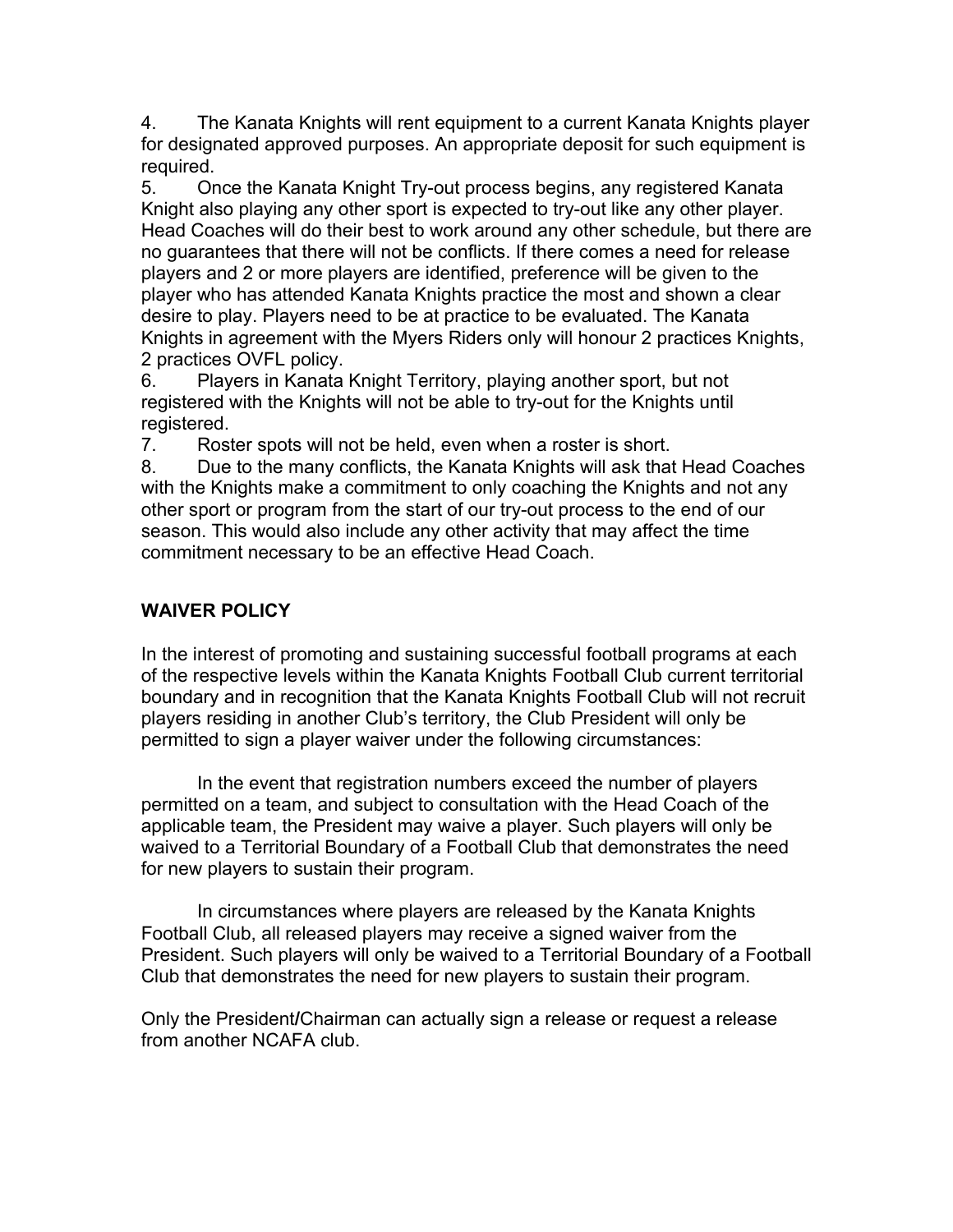Any other requests to waive a player that fall outside the Club Player Waiver Policy must be submitted to and receive approval from the majority of the Club Executive in consultation with the Head Coach of the applicable level.

### **INDIVIDUAL PLAYER PLAYING TIME**

It is the charter of the Kanata Knights Football Club to insure that each player receives as much opportunity to learn the game by playing the game. In today's world of young people playing multiple sports this creates a challenge as the players are torn between sports. Although not stated as a competitive league NCAFA is by default competitive based making cuts and the limited number of teams available for play. As defined by Football Canada and accepted by NCAFA, at the Tyke and Mosquito levels the intent is to introduce the game and insure participation. At the Pee Wee and Bantam levels it is recognized as the entry points for competitive football. While keeping in mind the guiding principles of NCAFA and the Knights it is further our intent to reward the players that dedicate themselves to football and to recognize those players that put in the most work to participate with the individual team and the Club.

The Knights policy for playing time shall be:

1. If a player is present for all practices or if they miss a single practice due to illness verified by the parents, they will receive maximum playing time in each game through our platoon system of play.

2. If a player is present for 50% of the practices they will play the league mandated number of plays per half plus any additional playing time as clearly identified by the Head Coach before the game to both the player and the player's parents. This limitation of play must be submitted to the Club Director of Coaching and Coaching Development and to the Club Executive.

3. If a player misses all practices not due to illness or injury, the Head Coach shall have the prerogative to request the player be suspended for the next game or have limited play during said game as identified in step 2. The Head Coach must provide clear reasons for the suspension to the Director of Coaching and Coaching Development and the Executive in advance of the game. Once approved by the Executive the player and the player's parents will be notified of the decision.

4. During the try-out process, (as determined by the Head Coach) players are expected to be at practice for evaluation. If players do not attend enough practices, no matter what the reasons, their roster spot may be in jeopardy. If releases are required, priority must be given to those players who have put in the work. Further, a player must attend 9 consecutive practices before being placed on a short roster, no matter what the cause for absence. This means that even if the season has started and there is room on the roster, 9 consecutive practices must be attended before a player can be on a game roster. If the roster is short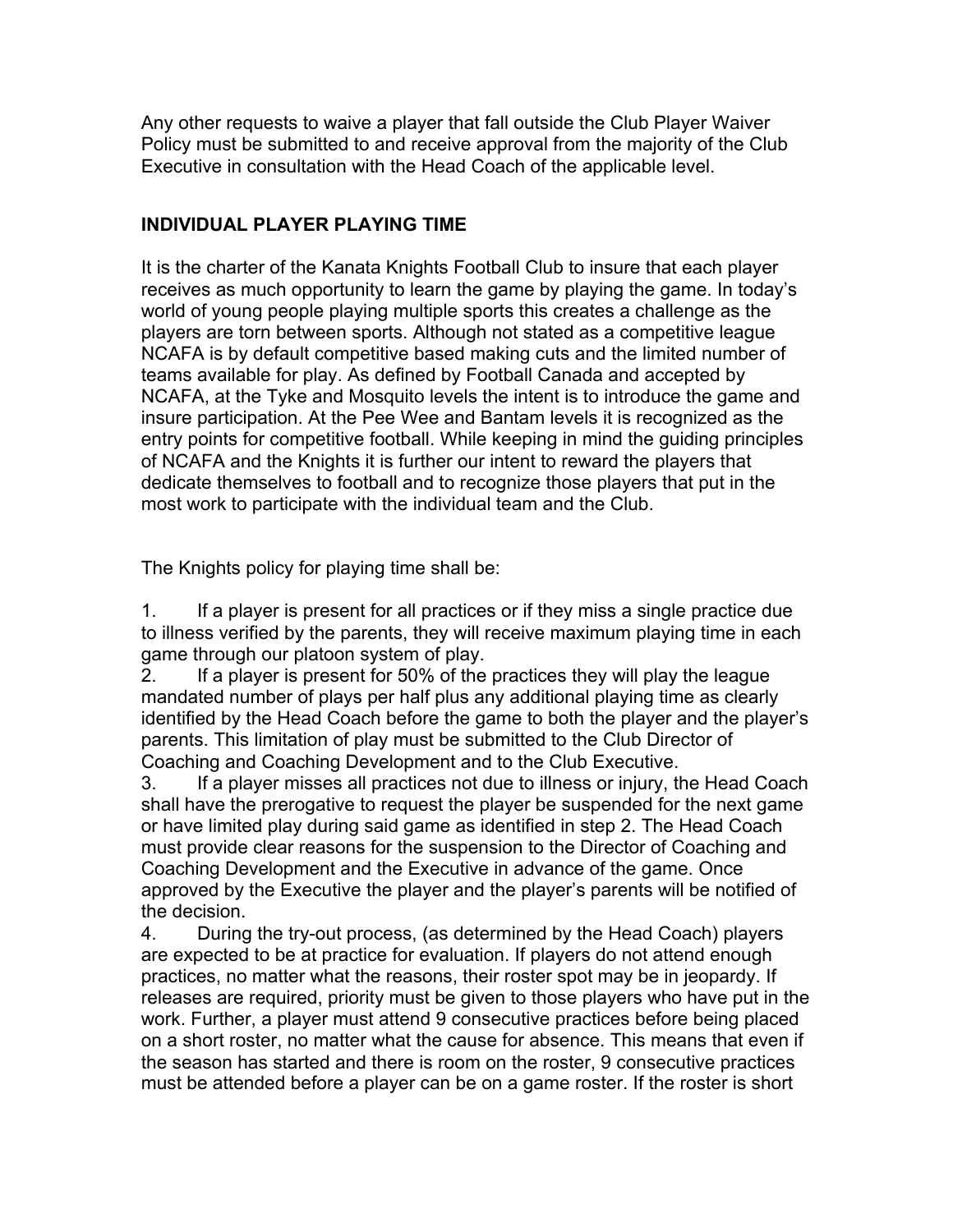because there are not enough players, the 9 practice rule can be waived, with approval from the Executive.

#### **PLAYERS RETURNING FROM INJURY**

Any player that receives an injury that requires a doctor's attention or is directed a hospital for care will not be allowed to return to team activities until such time as a letter from an attending doctor or certified physiotherapist is provided to the Head Coach of the applicable team sating the player has been cleared to resume normal team activities.

Such injuries as a broken bone, concussion, back strain, or serious sprains are just a few examples. It is the expectation of the Kanata Knights Football Club that the head coach will always show the appropriate caution with injured players.

#### **CLIMATIC CONDITIONS AFFECTING PRACTICE & GAMES (LIGHTENING & HEAT)**

#### **Lightning Interruption Policy for the Kanata Knights Football Club**

The Problem - The instructions to officials about when to stop or postpone a game due to lightning have generally been vague. If an official knew how to determine distance to a strike by counting the flash to bang time, he or she was left wondering, in face of obvious pressure, when to stop the game. The question remained if there's a strike miles away, what does that mean?

"30-30" - 30 Seconds – STOP: Stop the game when there is a 30 second or less "flash to bang" (thunder) time. At 30 seconds "flash to bang," the lightning strike is 6 miles away. The game should be stopped earlier if there are extraordinary circumstances regarding getting everyone to safe shelter. Safe shelter is defined as a solid building with plumbing and electricity or, secondarily, motor vehicles with metal roofs and the windows rolled up. 30 minutes – RESUME: Resume the game no sooner than 30 minutes after the last visible lightning flash or thunder.

Determining the Distance to a Lightning Strike - The distance to a lightning strike can be determined by using "flash to bang [thunder]" counting method. Sound travels one mile every 5 seconds. When lightning is sighted, count the seconds until you hear thunder. If five seconds elapse, the lightning strike was one mile away. Ten seconds indicate the lightening is two miles away...thirty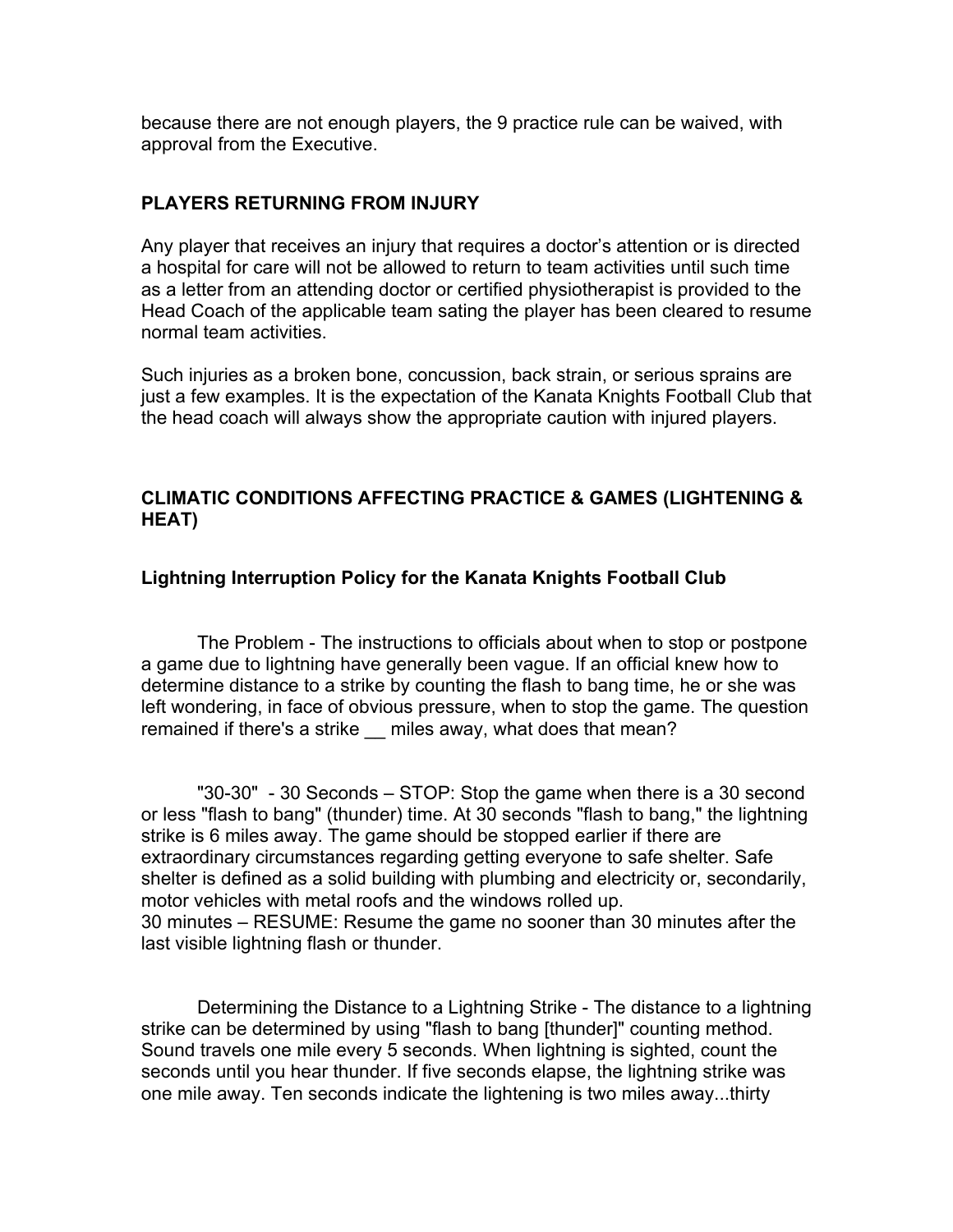seconds indicate the lightening is six miles away. If a stopwatch is not available, an official's beeper can be used for 20 seconds of the count to increase accuracy.

### **Heat Related Injuries and Guidelines**

Young athletes do not adapt as well to heat and high humidity as do adults. They tend to sweat less, produce more heat and drink less of the proper fluids than adults (Mayo Clinic 2011). Heat related injuries can be prevented however, if coaches, trainers and parents follow the steps outlined below.

1. If the Heat Index (combination of Temperature and Humidity) is predicted to be 40 and above, practice will be cancelled. The Heat Index reading should be the predicted heat index at the time of practice start. The call should be made by the Head Coach by 5:30 pm. This is non-negotiable.

2. If practice goes ahead in high heat and humidity situations, these are the steps that must be taken by coaches, trainers and managers: (Football Canada 2011)

a) Drills that require no contact should be performed with no helmets and shoulder pads.

b) Hydration breaks will be given every 15 minutes and players need to drink at least 250 ml of fluid at these breaks.

c) Before exercise players need to drink at least 600 ml of fluid.

d) After exercise, players need to rehydrate by drinking as much as possible, and actually may have to be forced to drink.

e) Athletes can monitor hydration level by checking their urine. If it is dark, has a strong smell, and there is not a lot, players are dehydrated and must drink. Know the signs of Heat Related Injuries: (American College of Sports Medicine 2011)

1. Dizziness, vomiting, cold clammy skin, headache, lack of focus are all signs of heat exhaustion.

2. Immediately get the player into the shade, strip off clothing, and apply wet towels over the body and force the player to drink plenty of water.

3. This should work, but if player does not respond, then activate emergency action plan and call 911 immediately.

Water is best hydrator, but non-sugary sports drinks, before and after practice is also good hydrators. Avoid juice, milk, pop before practice and immediately after. Avoid any drinks that contain caffeine (Ice Caps, Monster, Cola, Coffee, Tea, and Ice Tea with caffeine). Also avoid protein two hours before practice as protein requires energy to metabolize, and thus produces more heat.

Please follow these policies and procedures for the safety and health of all of our athletes.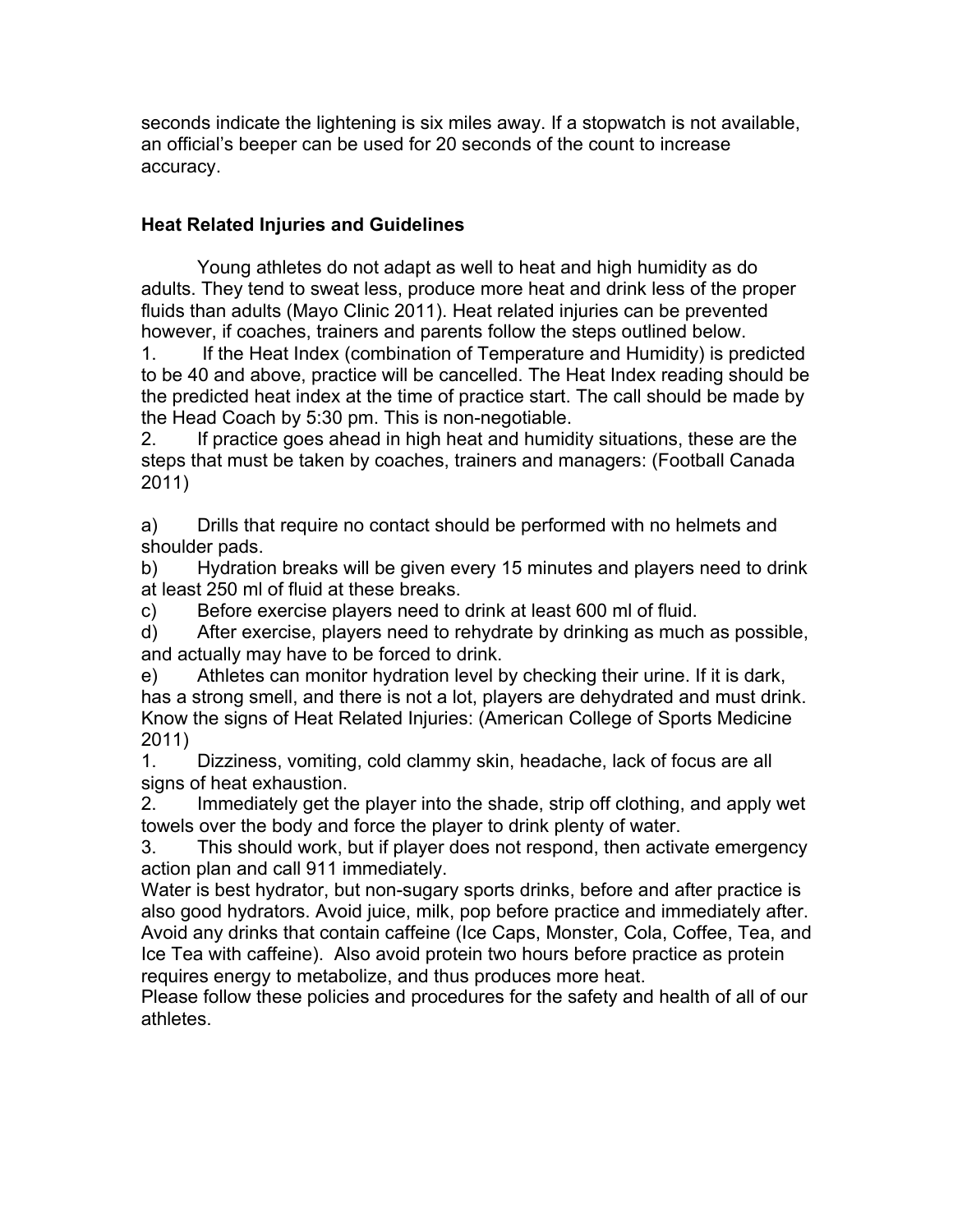### **COACHES EVALUATIONS AND MANAGER'S EVALUATIONS**

Upon the end of regular season play a coaching evaluation form will be distributed to all Club members. The intent of this confidential feedback is to provide feedback to the coaching staffs so we can insure the best possible football experience for each player. The forms will be returned to the Director of Coaching and Coaching Development for collection and compilation. The summarized findings will be presented to the Club executive by the Director of Coaching and Coaching Development and put on file for future reference.

Upon the end of regular season play a manager evaluation form will be distributed to all Club members. The intent of this confidential feedback is to provide feedback to the Manager's Coordinator and First VP so we can insure the best possible football experience for each family. The forms will be returned to the Director of Volunteers for collection and compilation. The summarized findings will be presented to the Club executive by the Director of Volunteers and put on file for future reference.

### **ANNUAL PLAYER TROPHY PRESENTATIONS**

Each year individual player awards will be presented at the appropriate team banquet. Refer to the Kanata Knights Policy Guide for further details. The rules for the naming of the awards and the criteria for these awards are as follows:

1. There will be six trophies per team to be awarded based on Regular Season Play.

- 2. No player shall receive more than one award per year.
- 3. Coaches are not allowed nominate or to vote on any player selection that involves their own child.
- 4. Coaches must reach consensus for all nominations.
- 5. Final selections must be submitted to the Executive for review before presentations can take place. Individual levels may be asked to explain the process used for the selections.

The awards will be designated as follows:

Player Selected Team MVP - At the Bantam level this is the Ken Charter Memorial Award. Ken was one of the club's founding coaches and actively helped develop and grow the club. He tragically died shortly after relocating to Calgary. The formula on the bantam MVP trophy was created by Ken.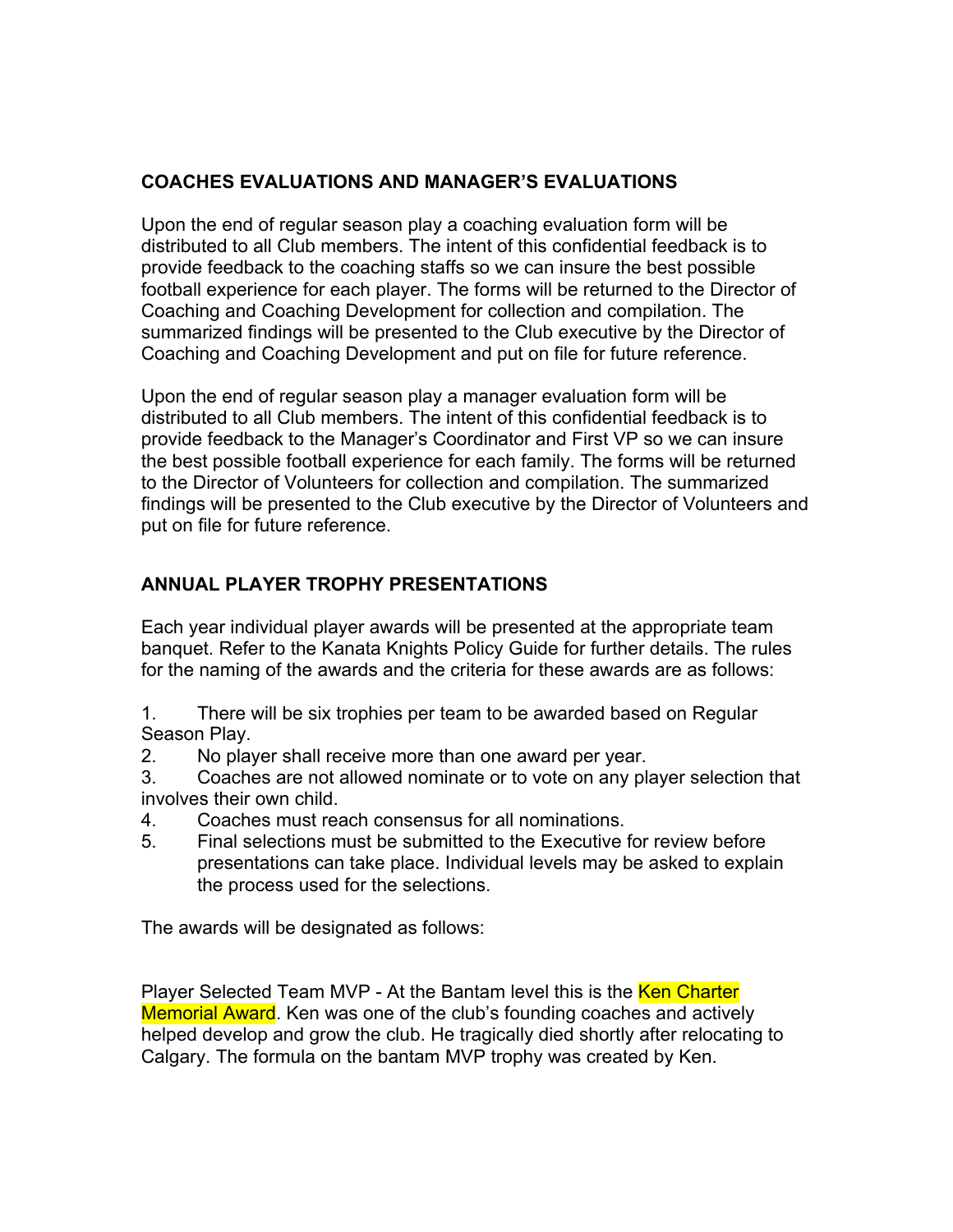The Player Selected Team MVP Award will be awarded at each team level to recognize the player that exhibits the highest skills on their team, outstanding leadership qualities, and outstanding sportsmanship and clearly shows a major impact in the majority of the games throughout the regular season. For all levels a designated member of the Executive, not affiliated with the identified level, will conduct a vote by the players to select the team MVP. The Executive member will explain the criteria for the award to each player, provide a ballot for submission, and a sealed ballot box. The vote will be conducted at the field to insure maximum participation. The results of the MVP voting will be reviewed by the entire Executive. In the case of a tie or extremely close vote (i.e., one or two votes) the appropriate coaching staff will be consulted and the eventual winner of the award will be determined.

Heart Award - At the Mosquito level this is the **Russell Anchetta Memorial Award**. Russel was a kid that truly loved the game and loved being part of a team. He wasn't a stand out player by any means but his smile and joy for the game was infectious. He represented the best definition of "heart". Russell was lost to us far too early at the age of ten in a car tragic accident. His memorial trophy was instituted in 1987.

At the Pee Wee level the heart award is the **Steve Greene Award**. Steve is currently with the club and has been a player and coach for over 25 years. He is a true ambassador of what "heart" means to our club. The Heart Award will be awarded at each team level to recognize the player that best exhibits a desire to play the game of football, attends and works hard at most if not all practices and is highly respected by the coaching staff. The player may not exhibit the highest level of skill but demonstrates the highest levels of sportsmanship and a willingness to take on any task in support of their team

Most Outstanding Offence - Awarded to any player on the offensive squad of a team who clearly demonstrates skills above those demonstrated by the rest of the squad and exemplifies the Kanata Knights' expectation for sportsmanship and fair play in the current regular season.

Most Outstanding Defense - Awarded to any player on the defensive squad of a team who clearly demonstrates skills above those demonstrated by the rest of the squad and exemplifies the Kanata Knights' expectation for sportsmanship and fair play in the current regular season.

Additional Offensive Player– Awarded to any player on the offensive squad of a team who's individual qualities as they related to the team are worthy of recognition as determined by the appropriate coaching staff. Examples: Rookie of the year, Leadership, Coaches Award, etc. The only requirements are agreement by the entire coaching staff and submission of the trophy name and criteria to the Executive for approval before presentation.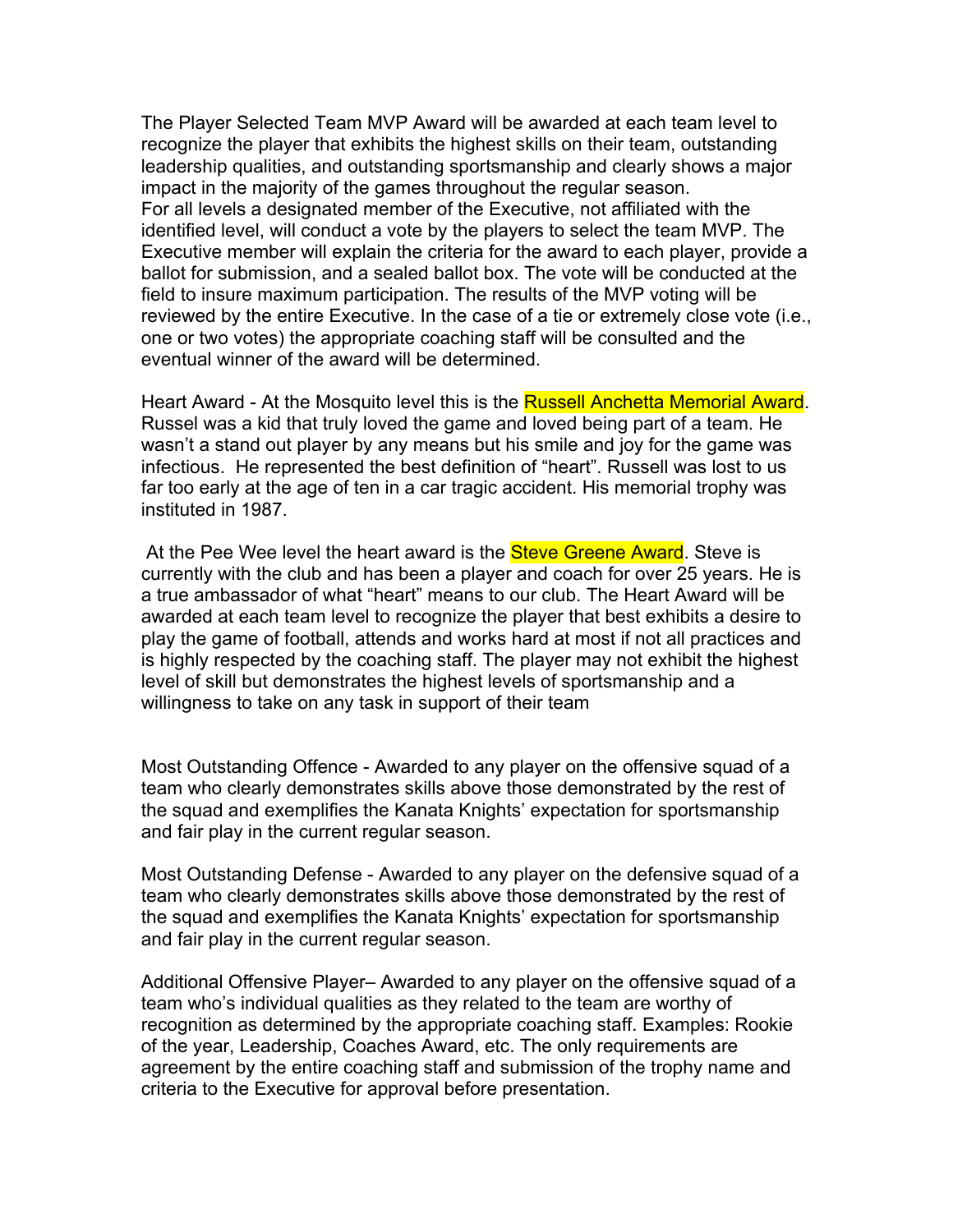Additional Defensive Player - Awarded to any player on the defensive squad of a team who's individual qualities as they related to the team are worthy of recognition as determined by the appropriate coaching staff. Examples: Rookie of the year, Leadership, Coaches Award, etc. The only requirements are agreement by the entire coaching staff and submission of the trophy name and criteria to the Executive for approval before presentation.

# **FOOTBALL CANADA TEAMS**

1. Football Canada has two levels of Provincial Teams u-20 and u-18.

2. As members of Football Canada, NCAFA and the Kanata Knights support our players who make these prestigious teams.

3. If asked, the Knights will provide equipment to registered Knights players subject to our deposit rules.

4. If asked the Kanata Knights will provide monetary support to players who make Football Canada teams.

## **NCAFA ALL-STAR TEAMS**

1. NCAFA has All-Star competition at the PeeWee, Bantam and Midget levels.

2. Head Coaches at these levels are responsible for selecting the players who shall attend.

3. Players selected for All-Star teams should be second year players at the level concerned. (there can be exceptions upon exec approval)

4. All-Star competition takes place after the NCAFA season. Knight players will be selected and told within 48 hours of the last regular season game. Alternates will also be chosen in case of injury or conflicts with chosen players.

The players will be informed at practice in front of all the players and parents. 5. If a Head Coach's son is eligible to be selected the Head Coach will

recues himself from that selection and the coordinators will make the selections.

## **WINTER TRAINING/SKILLS CAMPS/COMBINES**